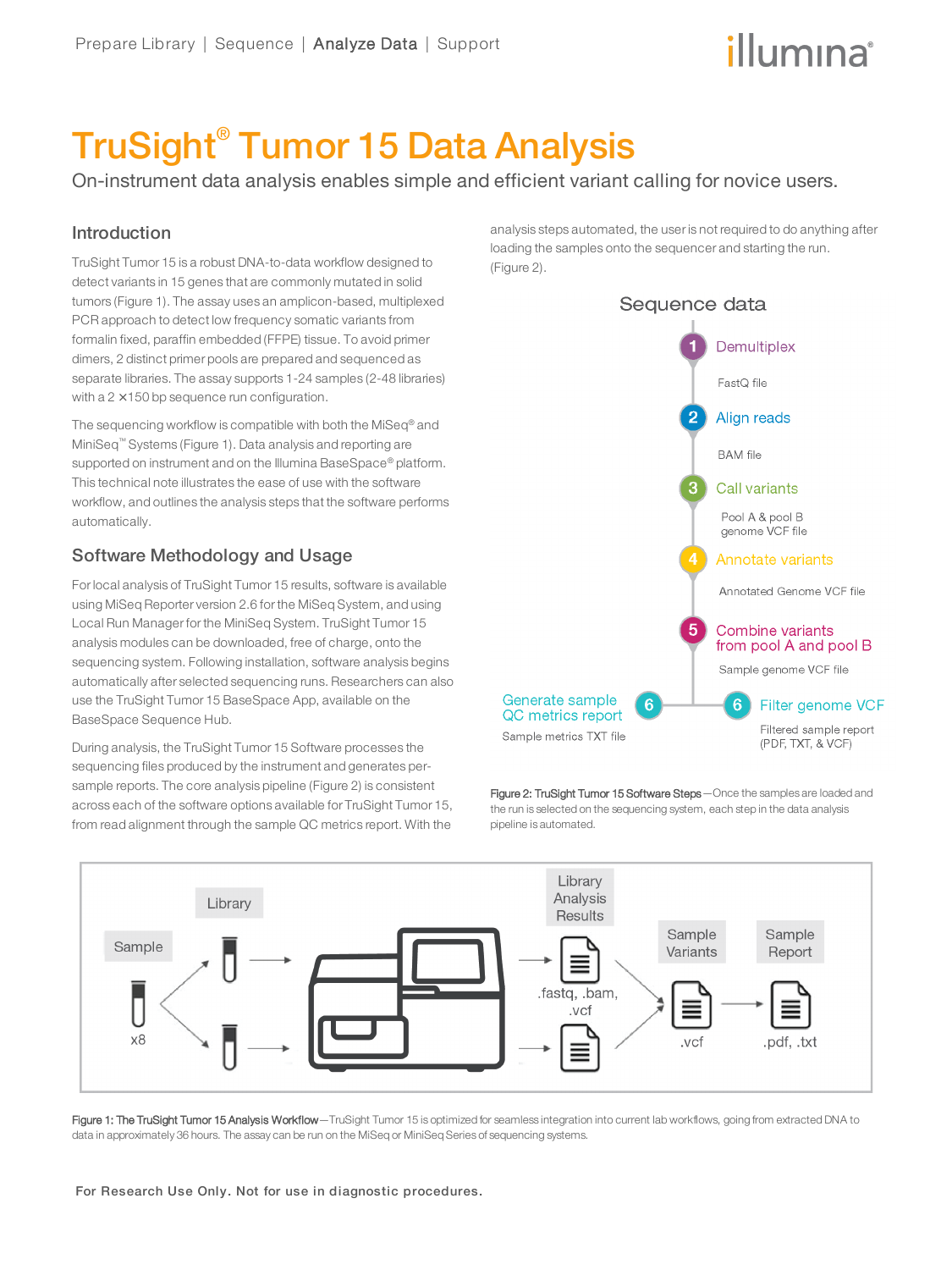



#### Comprehensive Somatic Variant Calling Solution

TruSight Tumor 15 software analysis uses a banded Smith Waterman algorithm for read alignment. The reference genome used for alignment is the UCSC hg19 human build. Targets for each pool are specified in the amplicon manifest files included with the software. To detect variants better at the edge of reads, the workflow configures the aligner to stitch overlapping paired end reads.

Variants are called using the Illumina Somatic Variant Caller, and algorithm developed by Illumina and built into the software.<sup>1</sup> Candidate variants are assessed with a Poisson model using minimum emit frequency of 1% and minimum emit quality of 20. Variants are then run through quality control filters for coverage, strand bias, Q-score, variant frequency, and reference repeat regions for insertions/deletions (indels). By consolidating calls for known variants that are reported as smaller variants, the workflow reduces potential for false negatives due to alternate alignments. The Somatic Variant Caller outputs a genome VCF (gVCF) file that describes all passing and filtered reference and variant calls for each targeted coordinate. Using the Illumina Annotation Engine, variants contained in the Report Definitions file are annotated with gene name, nucleotide change, amino acid change, and consequence. Annotations are aligned with the canonical Ensembl transcript.<sup>2</sup>

For each sample in a run, 2 libraries (pools A and B) are analyzed in parallel. Because pool A and pool B have some overlapping regions, creating 2 pools eliminates primer dimers and avoids extra clean-up steps. To simplify the workflow, the paired gVCFs are automatically combined into 1 sample output after variant calling (Figure 1). The software combines the results with a lookup file that identifies which

library is the source of variant calls for each coordinate. The final output is a VCF file ({sample name}.sample.genome.vcf), and intermediate pool-specific files are stored in the libraries subfolder.

#### User-Friendly Analysis and Reporting

The sample gVCF file contains all variant-calling data that can be used for downstream user filtering and reporting. The TruSight Tumor 15 Software provides a filtered view of the sample data by using a static list of variants (Report Definitions file) and variant rules to generate a sample report in \*.pdf, \*.txt, and \*.vcf formats (Figure 3). End users cannot currently configure the list of variants and rules in the report definition filter. Variants of interest are defined in the report definition filter by specified chromosome, coordinate, reference allele, and alternate allele. Variant rules of interest are defined in the report definition filter by specified start/end region and predicted consequence type. When a sample gVCF contains the specified consequence in the specified region, the associated variant is added to the sample report. In the cases where a variant of interest is present in the sample gVCF, but flagged for not passing QC analysis, it is added to the list of "No Calls" in the report.

TruSight Tumor 15 software is designed to execute all steps in the workflow, providing a sample gVCF and a sample report for each sequencing run. To inform the user on the quality of resulting outputs, a Run Metrics Report and Sample Metrics Report are available (Figure 4). At a minimum for sample analysis success, it is recommended that the sequencing run meets Illumina guidelines for 80% Q30 score, and 85 % reads passing filter. After secondary analysis, each sample is then individually assessed for quality using the Sample Metrics report. (Figure 4).